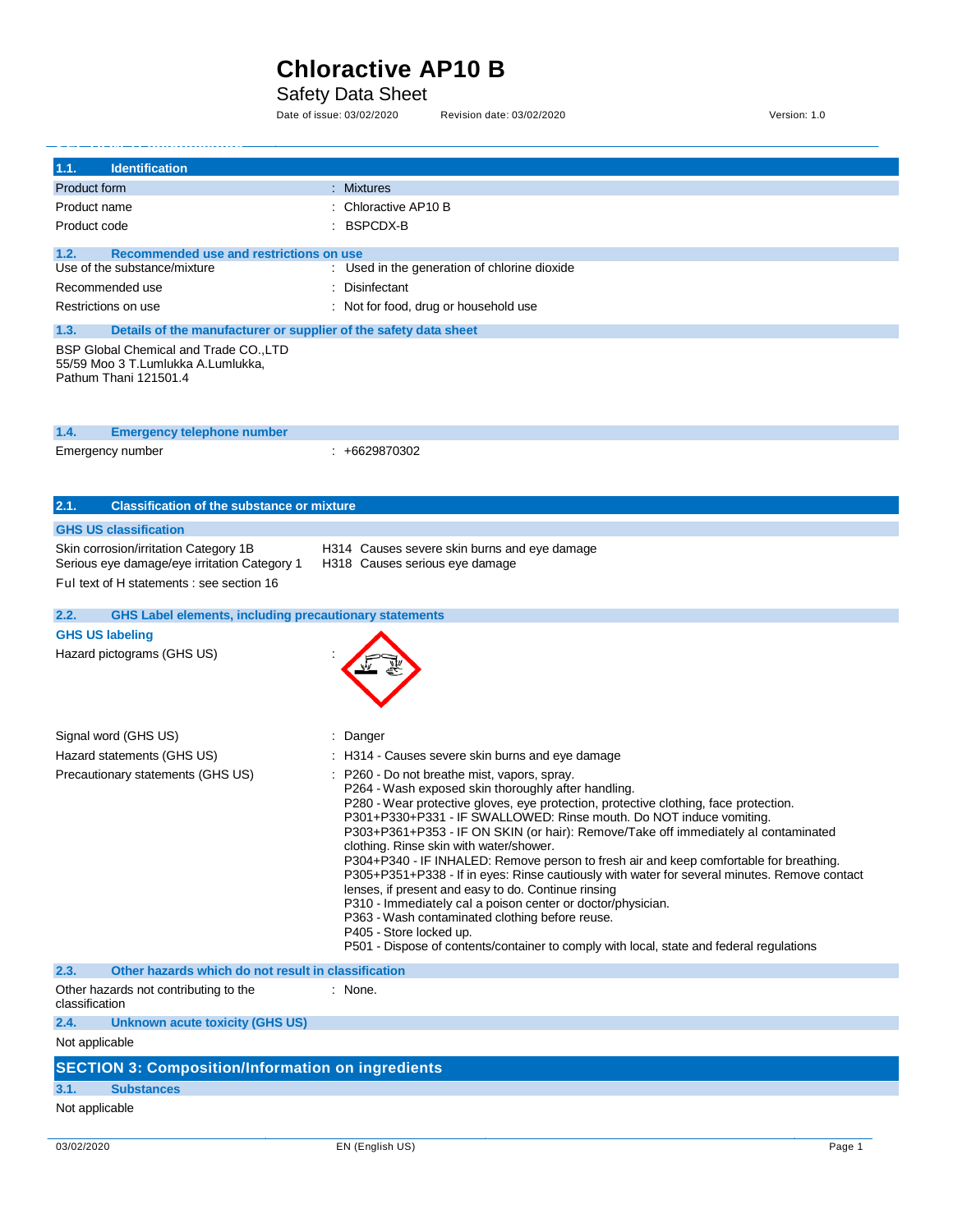Safety Data Sheet

| 3.2.<br><b>Mixtures</b>             |                                            |                 |                                                                                                           |
|-------------------------------------|--------------------------------------------|-----------------|-----------------------------------------------------------------------------------------------------------|
| <b>Name</b>                         | <b>Product identifier</b>                  | $\frac{9}{6}$   | <b>GHS US classification</b>                                                                              |
| Water<br>Hydrochloric Acid, 35% w/w | (CAS-No.) 7732-18-5<br>(CAS-No.) 7647-01-0 | 97.00%<br>3.00% | Not classified<br>Acute Tox. 4 (Oral), H302<br>Skin Corr. 1B, H314<br>Eye Dam. 1, H318<br>STOT SE 3, H335 |

Full text of hazard classes and H-statements : see section 16

| <b>SECTION 4: First-aid measures</b>                                        |                                                                                                                                                                                |
|-----------------------------------------------------------------------------|--------------------------------------------------------------------------------------------------------------------------------------------------------------------------------|
| 4.1.<br><b>Description of first aid measures</b>                            |                                                                                                                                                                                |
| First-aid measures general                                                  | : Never give anything by mouth to an unconscious person. If you feel unwel, seek medical<br>advice (show the label where possible).                                            |
| First-aid measures after inhalation                                         | : Remove victim to fresh air and keep at rest in a position comfortable for breathing. Immediately<br>cal a poison center or doctor/physician.                                 |
| First-aid measures after skin contact                                       | : Remove/Take off immediately al contaminated clothing. Rinse skin with water/shower.<br>Immediately cal a poison center or doctor/physician.                                  |
| First-aid measures after eye contact                                        | : Rinse cautiously with water for several minutes. Remove contact lenses, if present and easy to<br>do. Continue rinsing. Immediately cal a poison center or doctor/physician. |
| First-aid measures after ingestion                                          | : Rinse mouth. Do NOT induce vomiting. Immediately cal a poison center or doctor/physician.                                                                                    |
| 4.2.<br>Most important symptoms and effects (acute and delayed)             |                                                                                                                                                                                |
| Potential Adverse human health effects and<br>symptoms                      | : Based on available data, the classification criteria are not met.                                                                                                            |
| Symptoms/effects                                                            | : Causes severe skin burns and eye damage.                                                                                                                                     |
| Symptoms/effects after inhalation                                           | Possible inflammation of the respiratory tract.                                                                                                                                |
| Symptoms/effects after skin contact                                         | : Caustic burns/corrosion of the skin.                                                                                                                                         |
| Symptoms/effects after eye contact                                          | : Causes serious eye damage.                                                                                                                                                   |
| Symptoms/effects after ingestion                                            | : Nausea. Vomiting.                                                                                                                                                            |
| Chronic symptoms                                                            | : Affection/discolouration of the teeth.                                                                                                                                       |
| 4.3.<br>Immediate medical attention and special treatment, if necessary     |                                                                                                                                                                                |
| Obtain medical assistance.                                                  |                                                                                                                                                                                |
| <b>SECTION 5: Fire-fighting measures</b>                                    |                                                                                                                                                                                |
| 5.1.<br>Suitable (and unsuitable) extinguishing media                       |                                                                                                                                                                                |
| Suitable extinguishing media                                                | : Foam. Dry powder. Carbon dioxide. Water spray. Sand.                                                                                                                         |
| Unsuitable extinguishing media                                              | : Do not use a heavy water stream.                                                                                                                                             |
| 5.2.<br>Specific hazards arising from the chemical                          |                                                                                                                                                                                |
| Fire hazard                                                                 | : Not flammable.                                                                                                                                                               |
| Explosion hazard                                                            | : Not applicable.                                                                                                                                                              |
| Reactivity in case of fire                                                  | : Thermal decomposition generates : Corrosive vapors.                                                                                                                          |
| 5.3.<br>Special protective equipment and precautions for fire-fighters      |                                                                                                                                                                                |
| Firefighting instructions                                                   | : Use water spray or fog for cooling exposed containers. Exercise caution when fighting any                                                                                    |
|                                                                             | chemical fire. Prevent fire-fighting water from entering environment.                                                                                                          |
| Protection during firefighting                                              | : Do not enter fire area without proper protective equipment, including respiratory protection.                                                                                |
| Other information                                                           | : Not applicable.                                                                                                                                                              |
| <b>SECTION 6: Accidental release measures</b>                               |                                                                                                                                                                                |
| 6.1.<br>Personal precautions, protective equipment and emergency procedures |                                                                                                                                                                                |
| General measures                                                            | : Try to stop release. Dike and contain spil.                                                                                                                                  |
| 6.1.1.<br>For non-emergency personnel                                       |                                                                                                                                                                                |
| Protective equipment                                                        | : Gloves. Safety glasses. Protective clothing. Face-shield.                                                                                                                    |
| <b>Emergency procedures</b>                                                 | : Evacuate unnecessary personnel.                                                                                                                                              |
| 6.1.2.<br>For emergency responders                                          |                                                                                                                                                                                |
| Protective equipment                                                        | : Equip cleanup crew with proper protection.                                                                                                                                   |
| Emergency procedures                                                        | : Ventilate area.                                                                                                                                                              |
| 03/02/2020                                                                  | EN (English US)<br>2/9                                                                                                                                                         |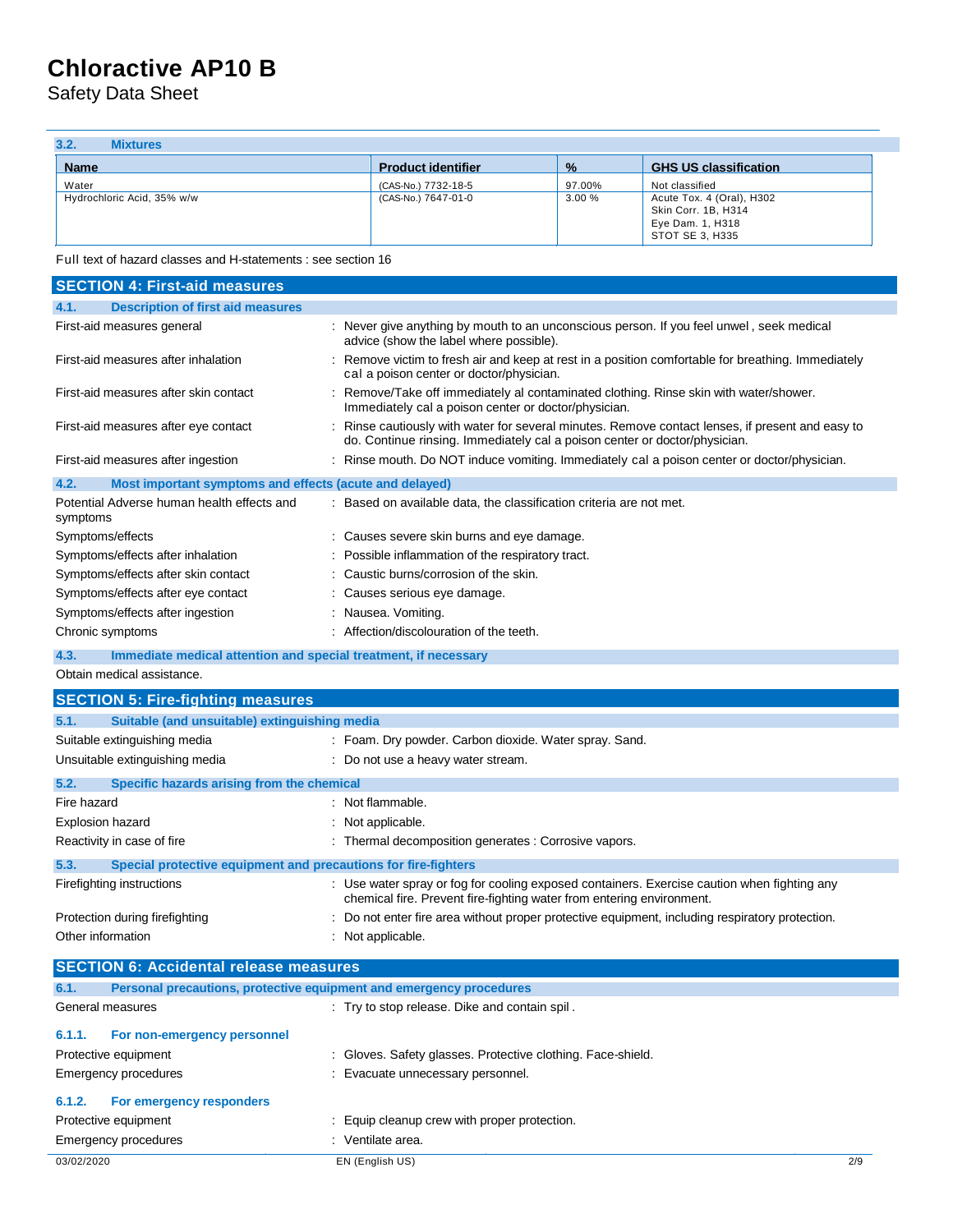Safety Data Sheet

#### **6.2. Environmental precautions**

Prevent entry to sewers and public waters. Notify authorities if liquid enters sewers or public waters.

| 6.3. |                         | Methods and material for containment and cleaning up                                                                 |
|------|-------------------------|----------------------------------------------------------------------------------------------------------------------|
|      | Methods for cleaning up | : Soak up spil s with inert solids, such as clay or diatomaceous earth<br>spil age. Store away from other materials. |

**6.4. Reference to other sections**

See Heading 8. Exposure controls and personal protection.

|                    | <b>SECTION 7: Handling and storage</b>                       |                                                                                                                                                                                                                                           |
|--------------------|--------------------------------------------------------------|-------------------------------------------------------------------------------------------------------------------------------------------------------------------------------------------------------------------------------------------|
| 7.1.               | <b>Precautions for safe handling</b>                         |                                                                                                                                                                                                                                           |
|                    | Precautions for safe handling                                | : Wash hands and other exposed areas with mild soap and water before eating, drinking or<br>smoking and when leaving work. Provide good ventilation in process area to prevent formation<br>of vapor. Do not breathe mist, vapors, spray. |
| Hygiene measures   |                                                              | : Wash exposed skin thoroughly after handling. Wash contaminated clothing before reuse.                                                                                                                                                   |
| 7.2.               | Conditions for safe storage, including any incompatibilities |                                                                                                                                                                                                                                           |
|                    | <b>Technical measures</b>                                    | : Comply with applicable regulations.                                                                                                                                                                                                     |
| Storage conditions |                                                              | : Keep only in the original container in a cool, wel ventilated place away from : incompatible<br>materials. Keep container closed when not in use.                                                                                       |
|                    | Incompatible products                                        | : metals. cyanides. Strong bases.                                                                                                                                                                                                         |
|                    | Incompatible materials                                       | : Direct sunlight.                                                                                                                                                                                                                        |
|                    | Packaging materials                                          | : Do not store in corrodable metal.                                                                                                                                                                                                       |

### **SECTION 8: Exposure controls/personal protection**

#### **8.1. Control parameters**

| Hydrochloric Acid, 35% w/w (7647-01-0) |                                          |                          |
|----------------------------------------|------------------------------------------|--------------------------|
| <b>ACGIH</b>                           | ACGIH Ceiling (mg/m <sup>3</sup> )       | $2.98 \,\mathrm{mg/m^3}$ |
| <b>ACGIH</b>                           | ACGIH Ceiling (ppm)                      | 2 ppm                    |
| <b>OSHA</b>                            | OSHA PEL (Ceiling) (mg/m <sup>3</sup> )  | $7 \text{ mg/m}^3$       |
| <b>OSHA</b>                            | OSHA PEL (Ceiling) (ppm)                 | 5 ppm                    |
| <b>IDLH</b>                            | US IDLH (ppm)                            | 50 ppm                   |
| <b>NIOSH</b>                           | NIOSH REL (ceiling) (mg/m <sup>3</sup> ) | $7 \text{ mg/m}^3$       |
| <b>NIOSH</b>                           | NIOSH REL (ceiling) (ppm)                | 5 ppm                    |
| Water (7732-18-5)                      |                                          |                          |
| Not applicable                         |                                          |                          |

### **8.2. Appropriate engineering controls**

Appropriate engineering controls : Emergency eye wash fountains should be available in the immediate vicinity of any potential exposure.

### **8.3. Individual protection measures/Personal protective equipment**

#### **Personal protective equipment:**

Chemical resistant apron. Face shield. Gloves. Safety glasses.

#### **Hand protection:**

Wear protective gloves.

#### **Eye protection:**

Chemical goggles or face shield

## **Skin and body protection:**

Wear suitable protective clothing

#### **Respiratory protection:**

as soon as possible. Col ect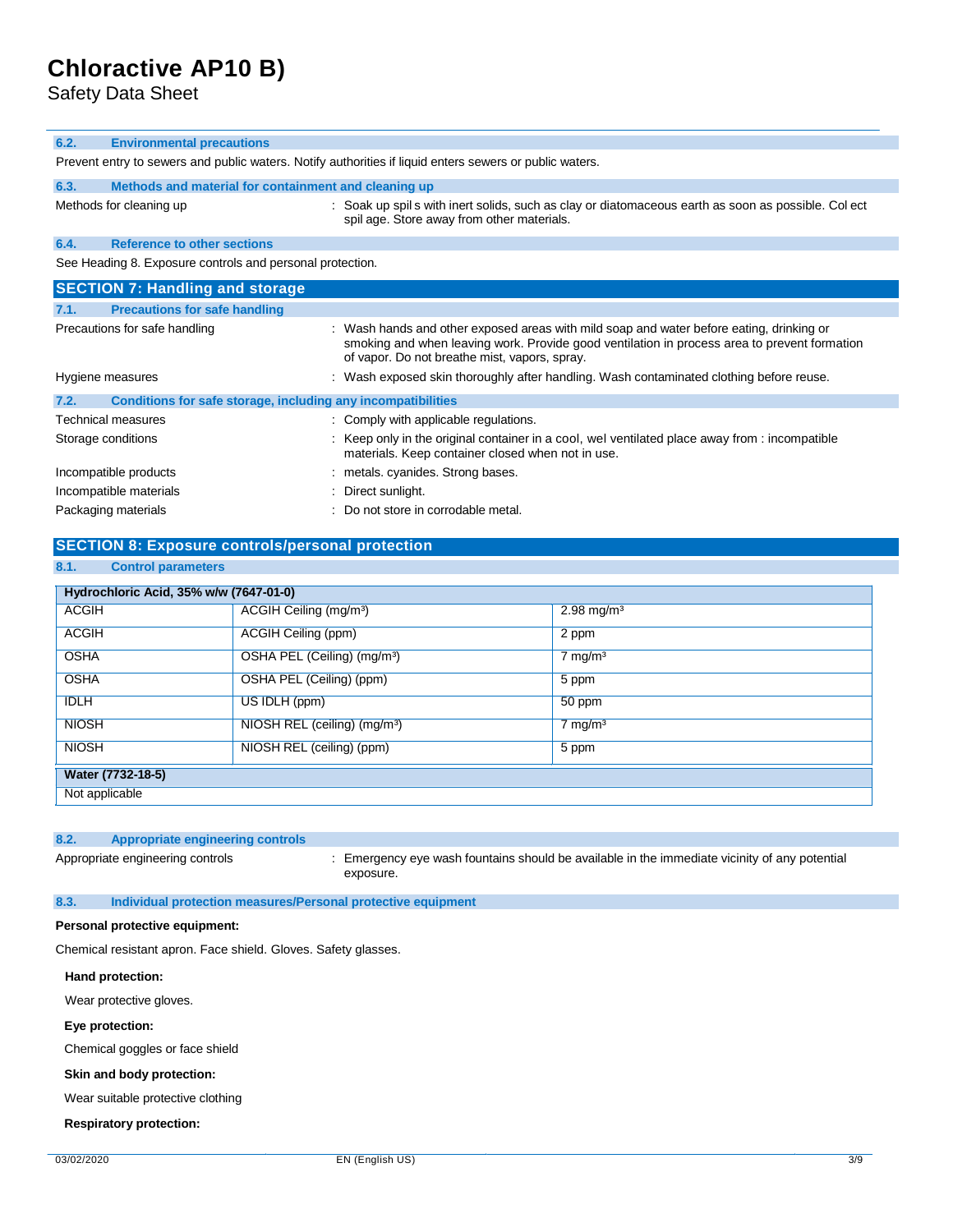Safety Data Sheet

Respiratory protection not required in normal conditions

### **Personal protective equipment symbol(s):**



### **Other information:**

Do not eat, drink or smoke during use.

| <b>SECTION 9: Physical and chemical properties</b>            |                                                            |
|---------------------------------------------------------------|------------------------------------------------------------|
| 9.1.<br>Information on basic physical and chemical properties |                                                            |
| Physical state                                                | : Liquid                                                   |
| Color                                                         | : Colorless                                                |
| Odor                                                          | : Odorless                                                 |
| Odor threshold                                                | : No data available                                        |
| рH                                                            | No data available                                          |
| Melting point                                                 | : No data available                                        |
| Freezing point                                                | : No data available                                        |
| Boiling point                                                 | No data available                                          |
| Flash point                                                   | : No data available                                        |
| Relative evaporation rate (butyl acetate=1)                   | : No data available                                        |
| Flammability (solid, gas)                                     | : Non flammable.                                           |
| Vapor pressure                                                | No data available                                          |
| Relative vapor density at 20 °C                               | : No data available                                        |
| Relative density                                              | : No data available                                        |
| Specific gravity / density                                    | $: 1 - 1.1$                                                |
| Molecular mass                                                | 36.46 g/mol                                                |
| Solubility                                                    | Soluble in water. Soluble in ethanol. Soluble in methanol. |
| Log Pow                                                       | No data available                                          |
| Auto-ignition temperature                                     | : No data available                                        |
| Decomposition temperature                                     | No data available                                          |
| Viscosity, kinematic                                          | : No data available                                        |
| Viscosity, dynamic                                            | No data available                                          |
| <b>Explosion limits</b>                                       | No data available                                          |
| <b>Explosive properties</b>                                   | : Not applicable.                                          |
| Oxidizing properties                                          | : None.                                                    |
| 9.2.<br><b>Other information</b>                              |                                                            |
| and the state of the state of the state of                    |                                                            |

No additional information available

|       | <b>SECTION 10: Stability and reactivity</b>          |
|-------|------------------------------------------------------|
| 10.1. | <b>Reactivity</b>                                    |
|       | Thermal decomposition generates : Corrosive vapors.  |
| 10.2. | <b>Chemical stability</b>                            |
|       | Stable under normal conditions. Not established.     |
| 10.3. | <b>Possibility of hazardous reactions</b>            |
|       | Reacts violently with (some) bases: release of heat. |
| 10.4. | <b>Conditions to avoid</b>                           |
|       | Direct sunlight. Extremely high or low temperatures. |
| 10.5. | <b>Incompatible materials</b>                        |
|       | metals. cyanides. Strong bases.                      |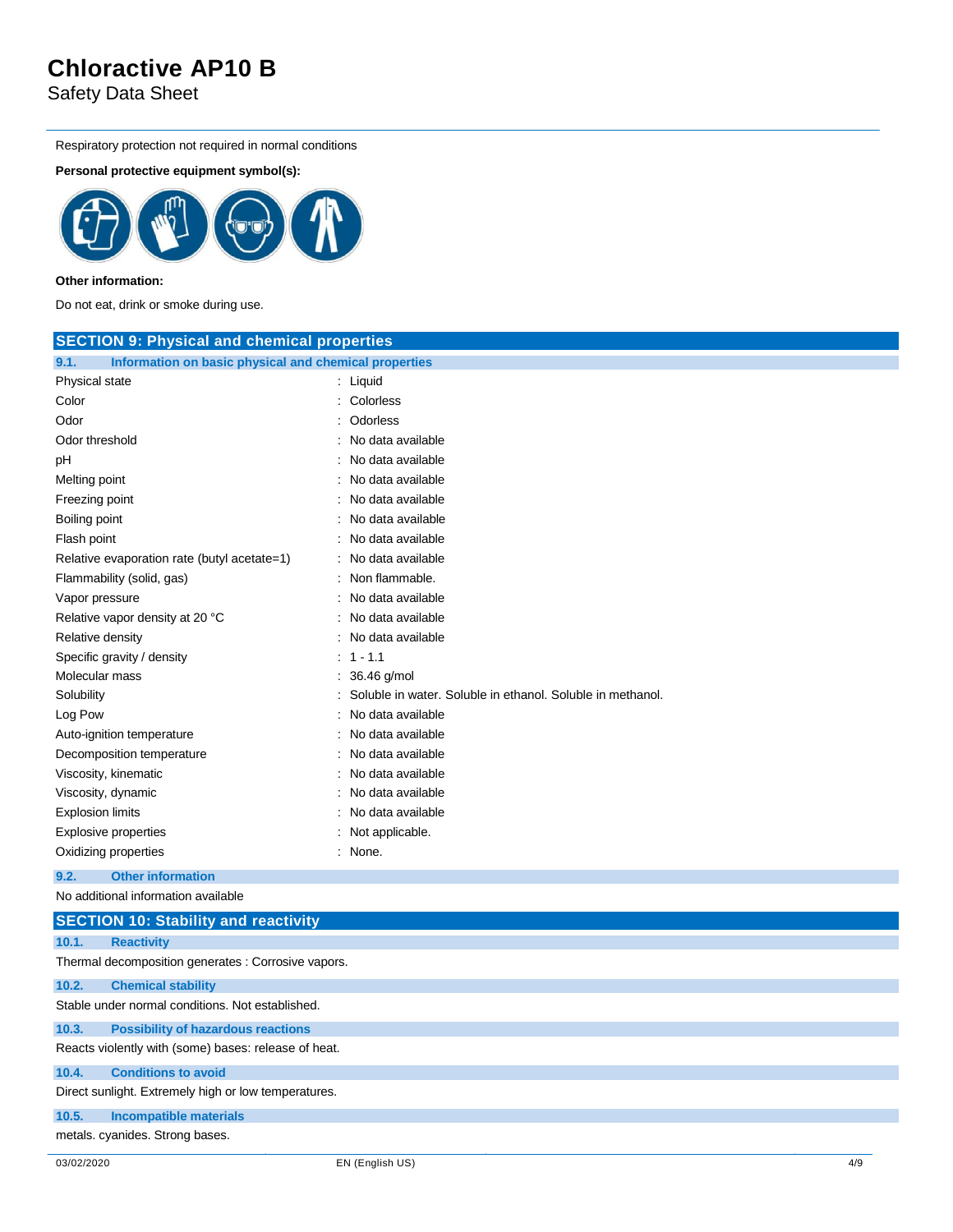Safety Data Sheet

### **10.6. Hazardous decomposition products**

Hydrogen chloride. Thermal decomposition generates : Corrosive vapors.

| <b>SECTION 11: Toxicological information</b>           |                                                                   |
|--------------------------------------------------------|-------------------------------------------------------------------|
| Information on toxicological effects<br>11.1.          |                                                                   |
| Acute toxicity (oral)                                  | Not classified                                                    |
| Acute toxicity (dermal)                                | Not classified                                                    |
| Acute toxicity (inhalation)                            | Not classified                                                    |
| Hydrochloric Acid, 35% w/w (7647-01-0)                 |                                                                   |
| LD50 oral rat                                          | 700 mg/kg                                                         |
| LD50 dermal rabbit                                     | 5010 mg/kg                                                        |
| ATE US (oral)                                          | 700 mg/kg body weight                                             |
| ATE US (dermal)                                        | 5010 mg/kg body weight                                            |
| Water (7732-18-5)                                      |                                                                   |
| LD50 oral rat                                          | $\geq 90000$ mg/kg                                                |
| ATE US (oral)                                          | 90000 mg/kg body weight                                           |
| Skin corrosion/irritation                              | Causes severe skin burns and eye damage.                          |
| Serious eye damage/irritation                          | Causes serious eye damage.                                        |
| Respiratory or skin sensitization                      | Not classified                                                    |
| Germ cel mutagenicity                                  | Not classified                                                    |
| Carcinogenicity                                        | Not classified                                                    |
| Reproductive toxicity                                  | Not classified                                                    |
| STOT-single exposure                                   | Not classified                                                    |
| Hydrochloric Acid, 35% w/w (7647-01-0)                 |                                                                   |
| STOT-single exposure                                   | May cause respiratory irritation.                                 |
| STOT-repeated exposure                                 | : Not classified                                                  |
| Aspiration hazard                                      | Not classified                                                    |
| Viscosity, kinematic                                   | No data available                                                 |
| Likely routes of exposure                              | Skin and eye contact.<br>÷                                        |
| Potential Adverse human health effects and<br>symptoms | Based on available data, the classification criteria are not met. |
| Symptoms/effects                                       | Causes severe skin burns and eye damage.                          |
| Symptoms/effects after inhalation                      | Possible inflammation of the respiratory tract.                   |
| Symptoms/effects after skin contact                    | Caustic burns/corrosion of the skin.                              |
| Symptoms/effects after eye contact                     | Causes serious eye damage.                                        |
| Symptoms/effects after ingestion                       | Nausea. Vomiting.                                                 |
| Chronic symptoms                                       | : Affection/discolouration of the teeth.                          |

### **SECTION 12: Ecological information**

**12.1. Toxicity**

| Hydrochloric Acid, 35% w/w (7647-01-0) |                                                   |
|----------------------------------------|---------------------------------------------------|
| LC50 fish 1                            | 282 mg/l (96 h, Gambusia affinis, Pure substance) |
| EC50 Daphnia 1                         | < 56 mg/l (72 h, Daphnia magna, Pure substance)   |

### **12.2. Persistence and degradability**

| Hydrochloric Acid, 2.0N (2.0M)         |                                   |
|----------------------------------------|-----------------------------------|
| Persistence and degradability          | Not established.                  |
| Hydrochloric Acid, 35% w/w (7647-01-0) |                                   |
| Persistence and degradability          | Biodegradability: not applicable. |
| Chemical oxygen demand (COD)           | Not applicable                    |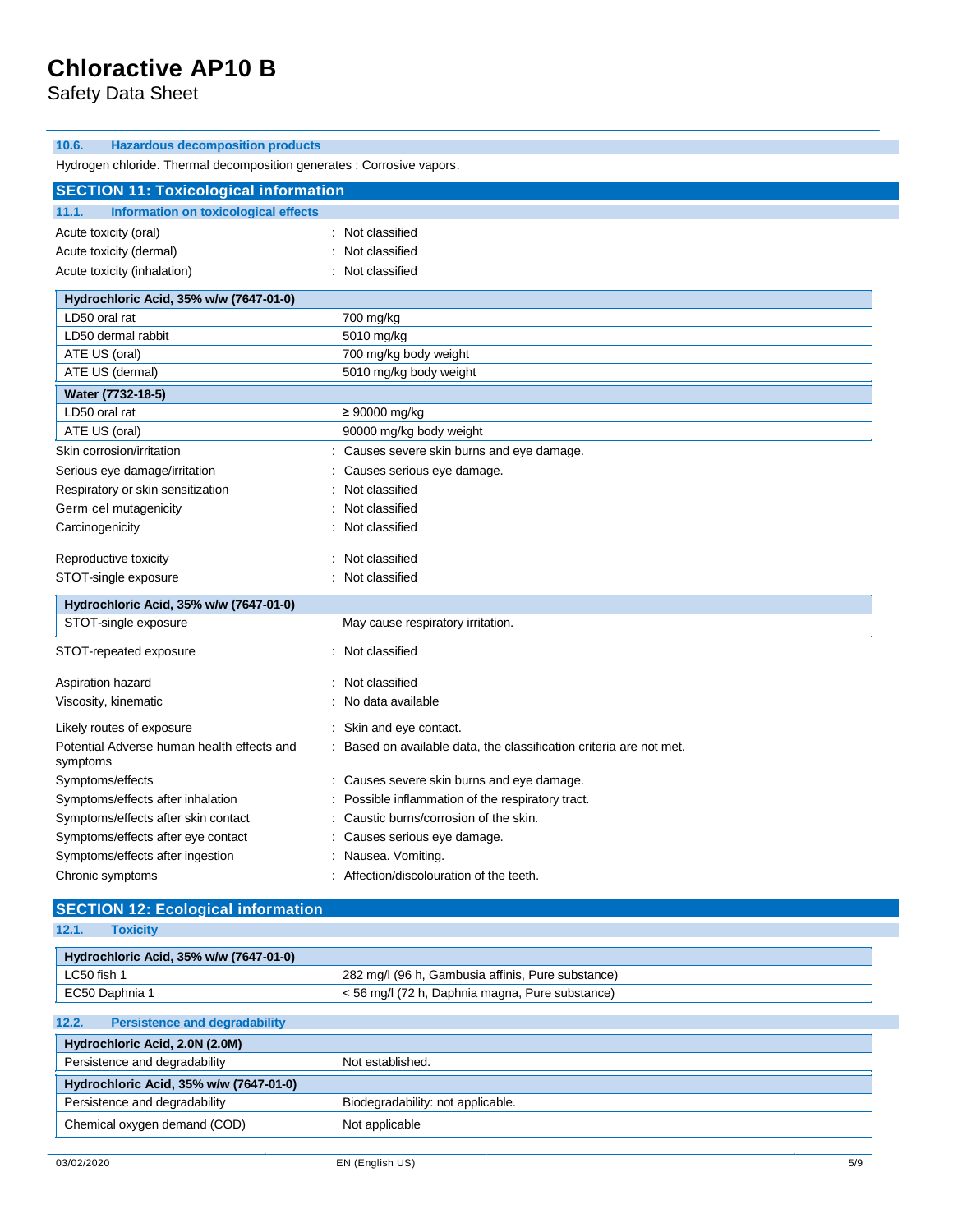Safety Data Sheet

 $\overline{\phantom{a}}$ 

| Hydrochloric Acid, 35% w/w (7647-01-0)                                         |                                                                                                                         |
|--------------------------------------------------------------------------------|-------------------------------------------------------------------------------------------------------------------------|
| ThOD                                                                           | Not applicable                                                                                                          |
| BOD (% of ThOD)                                                                | Not applicable                                                                                                          |
| Water (7732-18-5)                                                              |                                                                                                                         |
| Persistence and degradability                                                  | Not established.                                                                                                        |
| 12.3.<br><b>Bioaccumulative potential</b>                                      |                                                                                                                         |
| Hydrochloric Acid, 2.0N (2.0M)                                                 |                                                                                                                         |
| Bioaccumulative potential                                                      | Not established.                                                                                                        |
| Hydrochloric Acid, 35% w/w (7647-01-0)                                         |                                                                                                                         |
| Log Pow                                                                        | 0.25 (QSAR)                                                                                                             |
| Bioaccumulative potential                                                      | Low potential for bioaccumulation (Log Kow < 4).                                                                        |
| Water (7732-18-5)                                                              |                                                                                                                         |
| Bioaccumulative potential                                                      | Not established.                                                                                                        |
| <b>Mobility in soil</b><br>12.4.                                               |                                                                                                                         |
| Hydrochloric Acid, 35% w/w (7647-01-0)                                         |                                                                                                                         |
| Ecology - soil                                                                 | No (test)data on mobility of the components available. May be harmful to plant growth,<br>blooming and fruit formation. |
| <b>Other adverse effects</b><br>12.5.                                          |                                                                                                                         |
|                                                                                |                                                                                                                         |
| Other information                                                              | : Avoid release to the environment.                                                                                     |
|                                                                                |                                                                                                                         |
| <b>SECTION 13: Disposal considerations</b>                                     |                                                                                                                         |
| 13.1.<br><b>Disposal methods</b>                                               |                                                                                                                         |
| Waste disposal recommendations                                                 | Dispose in a safe manner in accordance with local/national regulations.                                                 |
| Ecology - waste materials                                                      | Avoid release to the environment.                                                                                       |
| <b>SECTION 14: Transport information</b>                                       |                                                                                                                         |
|                                                                                |                                                                                                                         |
| <b>Department of Transportation (DOT)</b><br>In accordance with DOT            |                                                                                                                         |
|                                                                                |                                                                                                                         |
| Transport document description                                                 | UN1789 Hydrochloric acid, 8, II                                                                                         |
| UN-No.(DOT)                                                                    | <b>UN1789</b>                                                                                                           |
| Proper Shipping Name (DOT)                                                     | Hydrochloric acid<br>8 - Class 8 - Corrosive material 49 CFR 173.136                                                    |
| Transport hazard class(es) (DOT)<br>Packing group (DOT)                        | : II - Medium Danger                                                                                                    |
|                                                                                | : 8 - Corrosive                                                                                                         |
| Hazard labels (DOT)                                                            | CORROSIV                                                                                                                |
|                                                                                |                                                                                                                         |
| DOT Packaging Non Bulk (49 CFR 173.xxx)<br>DOT Packaging Bulk (49 CFR 173.xxx) | : 202<br>: 242                                                                                                          |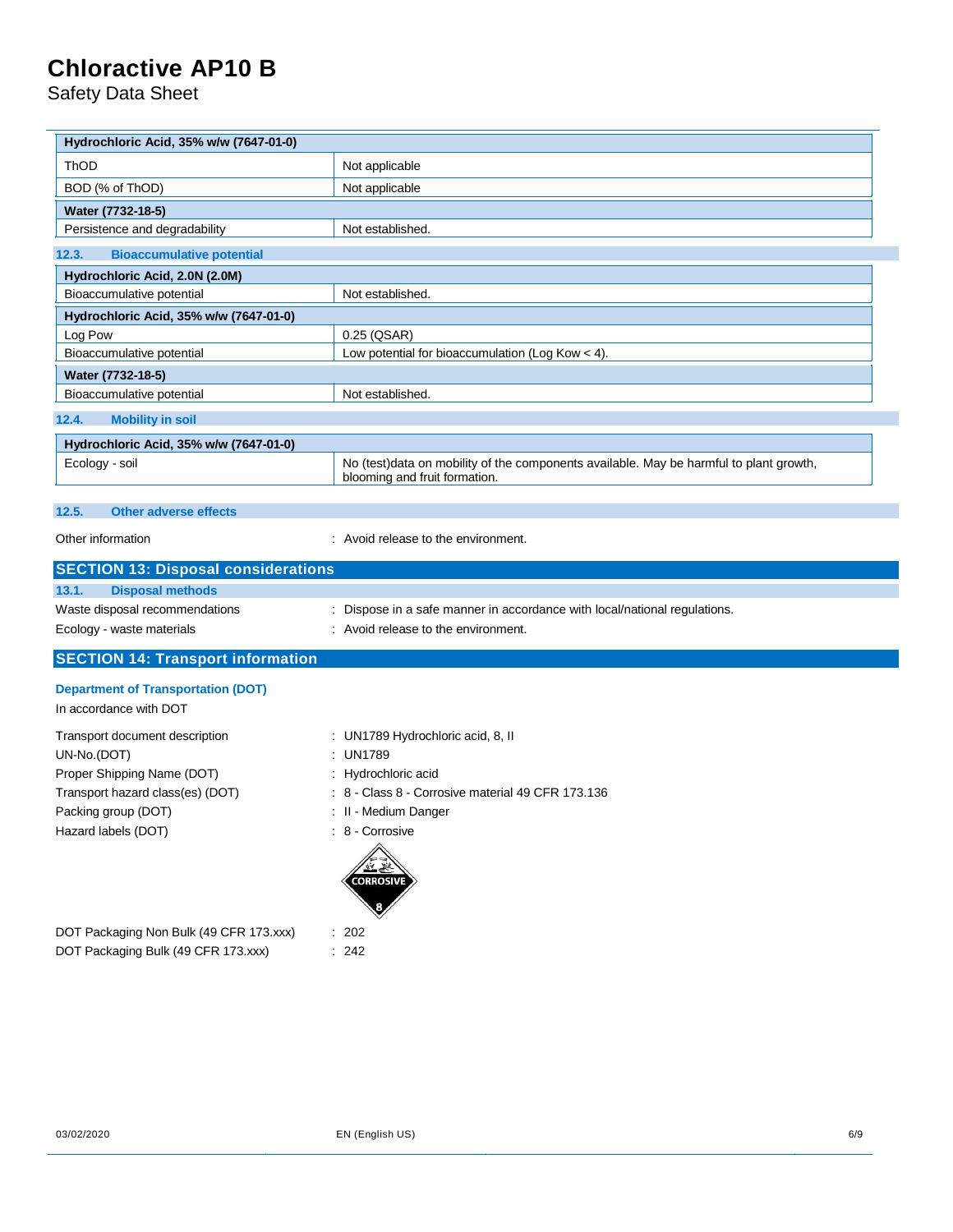Safety Data Sheet

| DOT Special Provisions (49 CFR 172.102)                                   | : A3 - For combination packaging, if glass inner packaging (including ampoules) are used, they<br>must be packed with absorbent material in tightly closed metal receptacles before packing in<br>outer packaging.<br>A6 - For combination packaging, if plastic inner packaging are used, they must be packed in<br>tightly closed metal receptacles before packing in outer packaging.<br>B3 - MC 300, MC 301, MC 302, MC 303, MC 305, and MC 306 and DOT 406 cargo tanks and<br>DOT 57 portable tanks are not authorized.<br>B15 - Packaging must be protected with non-metal ic linings impervious to the lading or have a<br>suitable corrosion al owance.<br>IB2 - Authorized IBCs: Metal (31A, 31B and 31N); Rigid plastics (31H1 and 31H2); Composite<br>(31HZ1). Additional Requirement: Only liquids with a vapor pressure less than or equal to 110<br>kPa at 50 C (1.1 bar at 122 F), or 130 kPa at 55 C (1.3 bar at 131 F) are authorized.<br>N41 - Metal construction materials are not authorized for any part of a packaging which is<br>normal y in contact with the hazardous material.<br>T8 - 4 178.274(d)(2) Normal Prohibited<br>TP2 - a. The maximum degree of fil ing must not exceed the degree of fil ing determined by the<br>fol owing: (image) Where: tr is the maximum mean bulk temperature during transport, tf is the<br>temperature in degrees celsius of the liquid during fil ing, and a is the mean coefficient of<br>cubical expansion of the liquid between the mean temperature of the liquid during fil ing (tf) and<br>the maximum mean bulk temperature during transportation (tr) both in degrees celsius. b. For<br>liquids transported under ambient conditions may be calculated using the formula: (image)<br>Where: d15 and d50 are the densities (in units of mass per unit volume) of the liquid at 15 C<br>$(59 F)$ and 50 C $(122 F)$ , respectively.<br>TP12 - This material is considered highly corrosive to steel. |
|---------------------------------------------------------------------------|-----------------------------------------------------------------------------------------------------------------------------------------------------------------------------------------------------------------------------------------------------------------------------------------------------------------------------------------------------------------------------------------------------------------------------------------------------------------------------------------------------------------------------------------------------------------------------------------------------------------------------------------------------------------------------------------------------------------------------------------------------------------------------------------------------------------------------------------------------------------------------------------------------------------------------------------------------------------------------------------------------------------------------------------------------------------------------------------------------------------------------------------------------------------------------------------------------------------------------------------------------------------------------------------------------------------------------------------------------------------------------------------------------------------------------------------------------------------------------------------------------------------------------------------------------------------------------------------------------------------------------------------------------------------------------------------------------------------------------------------------------------------------------------------------------------------------------------------------------------------------------------------------------------------------------------------------------------------------------|
| DOT Packaging Exceptions (49 CFR 173.xxx)                                 | : 154                                                                                                                                                                                                                                                                                                                                                                                                                                                                                                                                                                                                                                                                                                                                                                                                                                                                                                                                                                                                                                                                                                                                                                                                                                                                                                                                                                                                                                                                                                                                                                                                                                                                                                                                                                                                                                                                                                                                                                       |
| DOT Quantity Limitations Passenger aircraft/rail : 1 L<br>(49 CFR 173.27) |                                                                                                                                                                                                                                                                                                                                                                                                                                                                                                                                                                                                                                                                                                                                                                                                                                                                                                                                                                                                                                                                                                                                                                                                                                                                                                                                                                                                                                                                                                                                                                                                                                                                                                                                                                                                                                                                                                                                                                             |
| DOT Quantity Limitations Cargo aircraft only (49<br>CFR 175.75)           | 30 L                                                                                                                                                                                                                                                                                                                                                                                                                                                                                                                                                                                                                                                                                                                                                                                                                                                                                                                                                                                                                                                                                                                                                                                                                                                                                                                                                                                                                                                                                                                                                                                                                                                                                                                                                                                                                                                                                                                                                                        |
| DOT Vessel Stowage Location                                               | : C - The material must be stowed ' on deck only' on a cargo vessel and on a passenger vessel.                                                                                                                                                                                                                                                                                                                                                                                                                                                                                                                                                                                                                                                                                                                                                                                                                                                                                                                                                                                                                                                                                                                                                                                                                                                                                                                                                                                                                                                                                                                                                                                                                                                                                                                                                                                                                                                                              |
| Other information                                                         | : No supplementary information available.                                                                                                                                                                                                                                                                                                                                                                                                                                                                                                                                                                                                                                                                                                                                                                                                                                                                                                                                                                                                                                                                                                                                                                                                                                                                                                                                                                                                                                                                                                                                                                                                                                                                                                                                                                                                                                                                                                                                   |
| <b>Transport by sea</b>                                                   |                                                                                                                                                                                                                                                                                                                                                                                                                                                                                                                                                                                                                                                                                                                                                                                                                                                                                                                                                                                                                                                                                                                                                                                                                                                                                                                                                                                                                                                                                                                                                                                                                                                                                                                                                                                                                                                                                                                                                                             |
| Transport document description (IMDG)                                     | : UN 1789 HYDROCHLORIC ACID, 8, II                                                                                                                                                                                                                                                                                                                                                                                                                                                                                                                                                                                                                                                                                                                                                                                                                                                                                                                                                                                                                                                                                                                                                                                                                                                                                                                                                                                                                                                                                                                                                                                                                                                                                                                                                                                                                                                                                                                                          |
| UN-No. (IMDG)                                                             | : 1789                                                                                                                                                                                                                                                                                                                                                                                                                                                                                                                                                                                                                                                                                                                                                                                                                                                                                                                                                                                                                                                                                                                                                                                                                                                                                                                                                                                                                                                                                                                                                                                                                                                                                                                                                                                                                                                                                                                                                                      |
| Proper Shipping Name (IMDG)                                               | : HYDROCHLORIC ACID                                                                                                                                                                                                                                                                                                                                                                                                                                                                                                                                                                                                                                                                                                                                                                                                                                                                                                                                                                                                                                                                                                                                                                                                                                                                                                                                                                                                                                                                                                                                                                                                                                                                                                                                                                                                                                                                                                                                                         |
| Class (IMDG)                                                              | : 8 - Corrosive substances                                                                                                                                                                                                                                                                                                                                                                                                                                                                                                                                                                                                                                                                                                                                                                                                                                                                                                                                                                                                                                                                                                                                                                                                                                                                                                                                                                                                                                                                                                                                                                                                                                                                                                                                                                                                                                                                                                                                                  |
| Packing group (IMDG)                                                      | : II - substances presenting medium danger                                                                                                                                                                                                                                                                                                                                                                                                                                                                                                                                                                                                                                                                                                                                                                                                                                                                                                                                                                                                                                                                                                                                                                                                                                                                                                                                                                                                                                                                                                                                                                                                                                                                                                                                                                                                                                                                                                                                  |
| Air transport                                                             |                                                                                                                                                                                                                                                                                                                                                                                                                                                                                                                                                                                                                                                                                                                                                                                                                                                                                                                                                                                                                                                                                                                                                                                                                                                                                                                                                                                                                                                                                                                                                                                                                                                                                                                                                                                                                                                                                                                                                                             |
| Transport document description (IATA)                                     | : UN 1789 Hydrochloric acid, 8, II                                                                                                                                                                                                                                                                                                                                                                                                                                                                                                                                                                                                                                                                                                                                                                                                                                                                                                                                                                                                                                                                                                                                                                                                                                                                                                                                                                                                                                                                                                                                                                                                                                                                                                                                                                                                                                                                                                                                          |
| UN-No. (IATA)                                                             | : 1789                                                                                                                                                                                                                                                                                                                                                                                                                                                                                                                                                                                                                                                                                                                                                                                                                                                                                                                                                                                                                                                                                                                                                                                                                                                                                                                                                                                                                                                                                                                                                                                                                                                                                                                                                                                                                                                                                                                                                                      |
| Proper Shipping Name (IATA)                                               | : Hydrochloric acid                                                                                                                                                                                                                                                                                                                                                                                                                                                                                                                                                                                                                                                                                                                                                                                                                                                                                                                                                                                                                                                                                                                                                                                                                                                                                                                                                                                                                                                                                                                                                                                                                                                                                                                                                                                                                                                                                                                                                         |
| Class (IATA)                                                              | : 8 - Corrosives                                                                                                                                                                                                                                                                                                                                                                                                                                                                                                                                                                                                                                                                                                                                                                                                                                                                                                                                                                                                                                                                                                                                                                                                                                                                                                                                                                                                                                                                                                                                                                                                                                                                                                                                                                                                                                                                                                                                                            |
| Packing group (IATA)                                                      | : II - Medium Danger                                                                                                                                                                                                                                                                                                                                                                                                                                                                                                                                                                                                                                                                                                                                                                                                                                                                                                                                                                                                                                                                                                                                                                                                                                                                                                                                                                                                                                                                                                                                                                                                                                                                                                                                                                                                                                                                                                                                                        |
|                                                                           |                                                                                                                                                                                                                                                                                                                                                                                                                                                                                                                                                                                                                                                                                                                                                                                                                                                                                                                                                                                                                                                                                                                                                                                                                                                                                                                                                                                                                                                                                                                                                                                                                                                                                                                                                                                                                                                                                                                                                                             |

| <b>SECTION 15: Regulatory information</b> |                                                      |  |
|-------------------------------------------|------------------------------------------------------|--|
| <b>15.1. US Federal regulations</b>       |                                                      |  |
| <b>Chloractive AP10 B</b>                 |                                                      |  |
| SARA Section 311/312 Hazard Classes       | Health hazard - Serious eye damage or eye irritation |  |
|                                           | Health hazard - Skin corrosion or Irritation         |  |

Al components of this product are listed, or excluded from listing, on the United States Environmental Protection Agency Toxic Substances Control Act (TSCA) inventory

Chemical(s) subject to the reporting requirements of Section 313 or Title III of the Superfund Amendments and Reauthorization Act (SARA) of 1986 and 40 CFR Part 372.

| 35%<br>w/w<br>-Ivdrochloric<br>Acid. | --<br>$\overline{\phantom{0}}$<br>$-01 - ($<br>'64.<br>CAS<br>N <sub>Ic</sub><br>NU.<br>.<br>. | 7.06% |
|--------------------------------------|------------------------------------------------------------------------------------------------|-------|
|                                      |                                                                                                |       |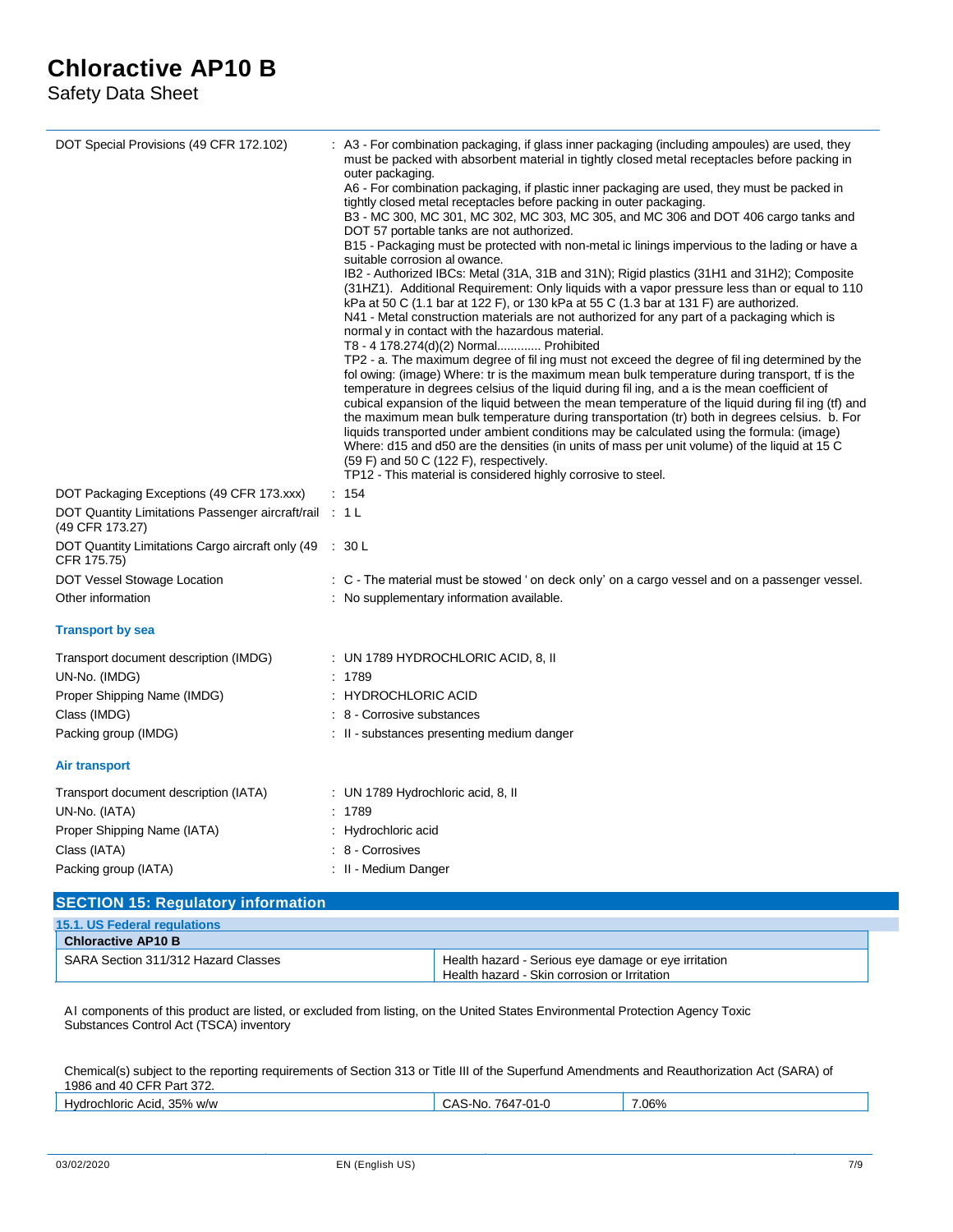Safety Data Sheet

| Hydrochloric Acid, 35% w/w (7647-01-0)                          |                                                                                                                                                                                                                                                |
|-----------------------------------------------------------------|------------------------------------------------------------------------------------------------------------------------------------------------------------------------------------------------------------------------------------------------|
| EPA TSCA Regulatory Flag                                        | T - T - indicates a substance that is the subject of a final TSCA section 4 test rule.                                                                                                                                                         |
| RQ (Reportable quantity, section 304 of EPA's<br>List of Lists) | 5000 lb                                                                                                                                                                                                                                        |
| RQ (Reportable quantity, section 304 of EPA's<br>List of Lists) | 5000 lb                                                                                                                                                                                                                                        |
| SARA Section 302 Threshold Planning<br>Quantity (TPQ)           | 500 lb                                                                                                                                                                                                                                         |
| SARA Section 311/312 Hazard Classes                             | Health hazard - Acute toxicity (any route of exposure)<br>Health hazard - Skin corrosion or Irritation<br>Health hazard - Serious eye damage or eye irritation<br>Health hazard - Specific target organ toxicity (single or repeated exposure) |

#### **15.2. International regulations**

#### **CANADA**

No additional information available

| Water (7732-18-5)                                     |  |
|-------------------------------------------------------|--|
| Listed on the Canadian DSL (Domestic Substances List) |  |
|                                                       |  |

**EU-Regulations** No additional information available

**National regulations** No additional information available

### **15.3. US State regulations**

California Proposition 65 - This product does not contain any substances known to the state of California to cause cancer, developmental and/or reproductive harm

### **SECTION 16: Other information**

according to Federal Register / Vol. 77, No. 58 / Monday, March 26, 2012 / Rules and Regulations

| Revision date     | : 11/20/2019 |
|-------------------|--------------|
| Other information | : None.      |

Ful text of H-phrases: see section 16:

| H <sub>302</sub> | Harmful if swal owed                    |
|------------------|-----------------------------------------|
| H314             | Causes severe skin burns and eye damage |
| H318             | Causes serious eye damage               |
| H335             | May cause respiratory irritation        |

| NFPA health hazard | : 3 - Materials that, under emergency conditions, can cause<br>serious or permanent injury.                                                                |  |
|--------------------|------------------------------------------------------------------------------------------------------------------------------------------------------------|--|
| NFPA fire hazard   | : 0 - Materials that wil not burn under typical fire conditions,<br>including intrinsical y noncombustible materials such as<br>concrete, stone, and sand. |  |
| NFPA reactivity    | : 1 - Materials that in themselves are normal y stable but can<br>become unstable at elevated temperatures and pressures.                                  |  |